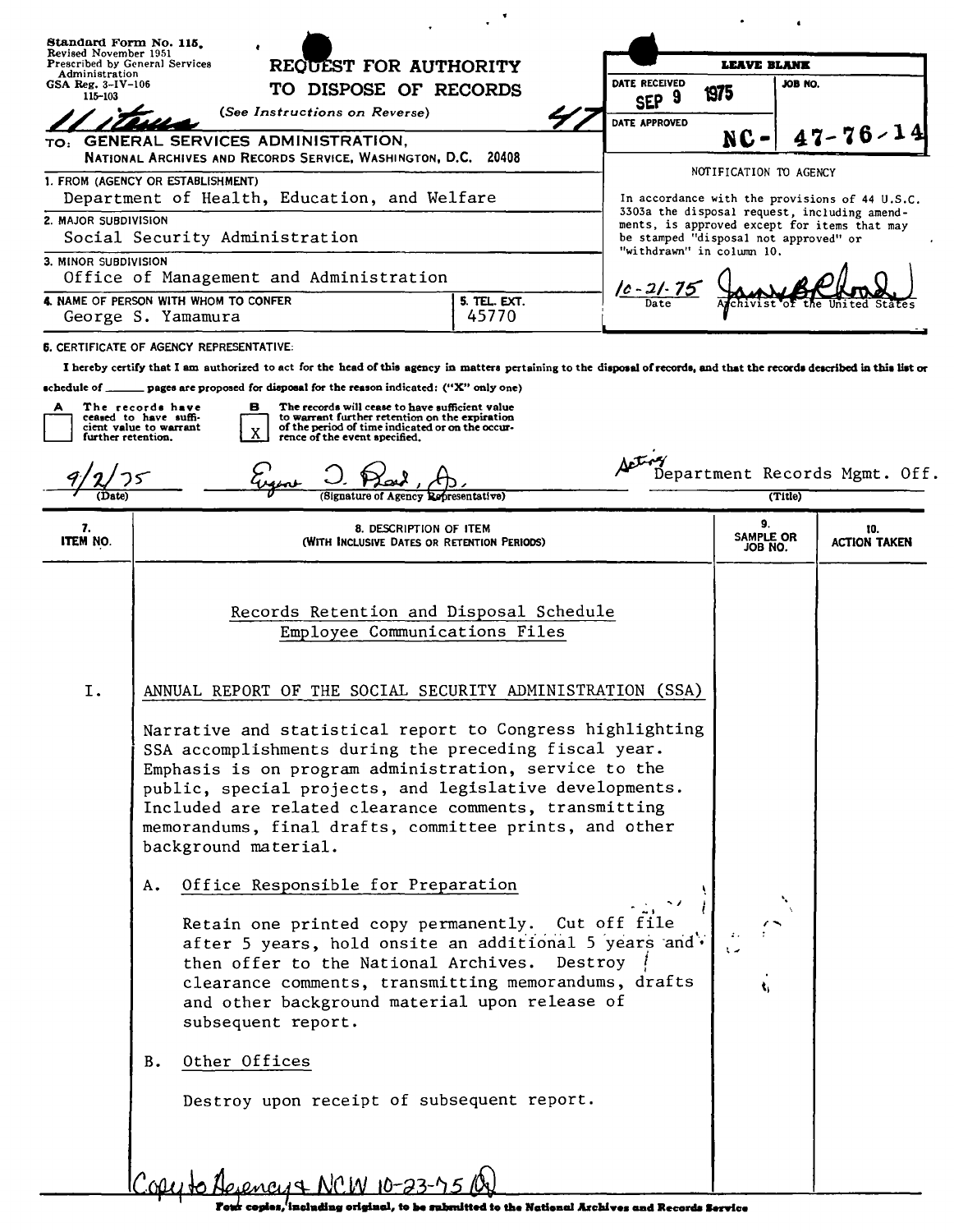### **INSTRUCTIONS**

*General Instructions;* Use Standard Forms 115 and lI5a, obtainable from Supply Centers of the Federal Supply Service. General Services Administration, to obtain authority to dispose of records. Submit four copies, all of which should be signed and dated, to the National Archives and Records .Service, Indicate the number of pages involved in the disposal request under entry  $6.$  Copy 4~of the standard form will be returned to the agency" as notification that Congress has authorized disposal of the items marke "approved."

**•** 

#### *Specific Insiructions :*

*Entries* 1, 2, *atul* J should show *what* agency has custody of the records that are identified on the form, and should contain the name of the department or independent agency, and its major and minor subdivisions.

*Ent ries* 4 *and* 5 should help identify and locate the person to *whom* inquiries regarding the records should be directed.

*Entry* 6 should dhow *what kind of authorization* is requested. Only one of two kinds of authorizations may be requested on a particular form.

- *Box A* should be marked if immediate disposal is to be made of past accumulations of records, and the completed form thus marked is a list.
- *Box B* should be marked if records that have accumulated or will continue to accumulate are to be disposed of at some definite future time or periodically at stated intervals, or if disposal is to be made of microphotographed records after it has been ascertained that the microfilm copies were made in accordance with the standards prescribed in GSA Regulations 3-IV-105; and the completed form thus marked is a schedule.

*Entry* 7 should contain the numbers of the items *Divery r* should contain the humbers of the form of records identified on the form in sequence, i. e., 1,2,3,4, etc.

*Entry 8* should show what records are propose for disposal.

Center headings should indicate what office's rec*ords* are involved *if* all records described on the form are not those of the same office or if they are records created by another office or agency.

An identification should be provided of the *types of records* involved *if* they are other than textual records, for example, if they are photographic records, sound recordings, or cartographic records.

An itemization and accurate identification should be provided of the *se-ries of records* that are proposed for disposal. Each series should comprise the largest practical grouping of separately organized and logically related materials that can be treated as a single unit for purposes of disposal. Component parts of a series may be listed separately if numbered consecutively as 1a, 1b, etc., under the general series entry.

A statement should be provided showing *when* the records were produced or *when* disposal is to be made of the records, thus:

- If Box <sup>A</sup> under entry 6 was marked, the inclusive dates during which the records were produced should be stated.
- If Box <sup>B</sup> under entry <sup>6</sup> was marked, the period of retention should be stated. The retention period may be expressed in terms of years, months, etc., or in terms of future actions or events. A future action or event that is to determine the retention period must be objective and definite. If disposal of the records is contingent upon their being microfilmed, the retention period should read: "Until ascertained that microphotographic copies have tions  $3-HV-105$  and are adequate substitutes for the paper records."

*Entry* 9 should show *what samples* of records were submitted for each item, or with *what job number* such samples were previously submitted. Samples of types of records other than textual and carto-<br>graphic records should not be submitted.

*Ent ru 10* should be left blank.

|                         | U.S. GOVERNMENT PRINTING OFFICE: 1253-O-712-313 |
|-------------------------|-------------------------------------------------|
|                         |                                                 |
| Officer<br>SSA          |                                                 |
|                         |                                                 |
|                         |                                                 |
|                         |                                                 |
| Records Liaison Officer |                                                 |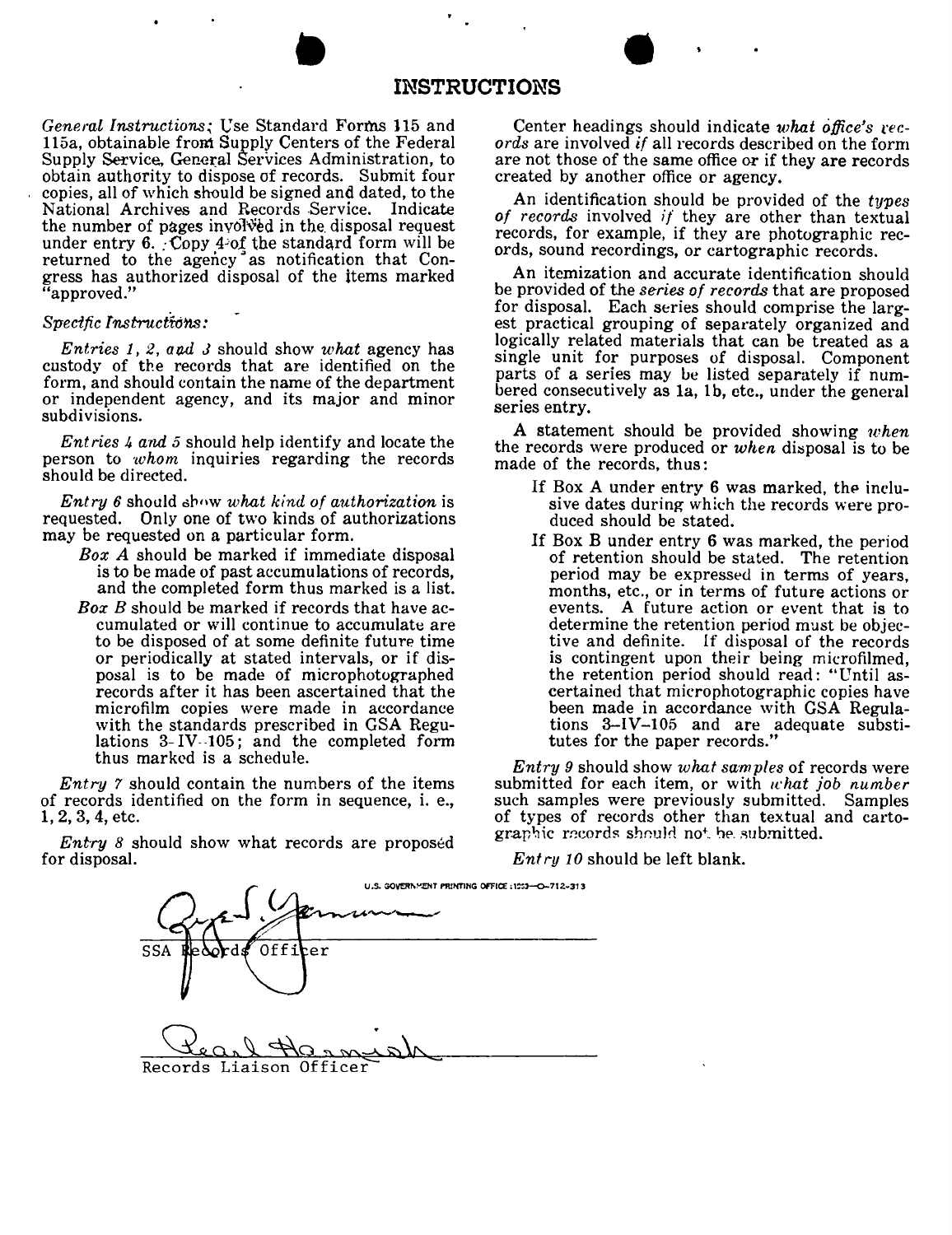

| $\nightharpoondown$ No. | Page<br>$\frac{4}{\sqrt{2}}$ pages |
|-------------------------|------------------------------------|
|-------------------------|------------------------------------|

 $\ddot{\phantom{0}}$ 

 $\ddot{\phantom{0}}$ 

# **REQUEST FOR AUTHORITY TO DISPOSE OF RECORDS-Continuation Sheet**

| 7.<br>ITEM NO. | 8. DESCRIPTION OF ITEM<br>(WITH INCLUSIVE DATES OR RETENTION PERIODS)                                                                                                                                                                                                                                                                                                                                                                                                                                        | 9.<br>SAMPLE OR<br>JOB NO. | 10.<br><b>ACTION TAKEN</b> |
|----------------|--------------------------------------------------------------------------------------------------------------------------------------------------------------------------------------------------------------------------------------------------------------------------------------------------------------------------------------------------------------------------------------------------------------------------------------------------------------------------------------------------------------|----------------------------|----------------------------|
| II.            | PUBLICATIONS FILES                                                                                                                                                                                                                                                                                                                                                                                                                                                                                           |                            |                            |
|                | Internal information publications providing coverage of<br>major program and administrative accomplishments, changes.<br>or plans, and other items of general interest to SSA<br>employees. Included are draft and printed versions of<br>the following publications: OASIS, Central Office<br>Bulletin, Commissioner's Bulletin, Management Newsletter,<br>Regional Newsletter, and the Legislative Newsletter.<br>Record copies are retained in bound volumes after 1955<br>and microfilmed prior to 1955. |                            |                            |
|                | Office Responsible for Preparation<br>Α.                                                                                                                                                                                                                                                                                                                                                                                                                                                                     |                            |                            |
|                | Retain microfilm and bound volumes permanently. Cut<br>off file after 10 years, hold onsite an additional<br>20 years, and then offer to the National Archives.<br>Destroy drafts and related background material after<br>6 months. Review extra copy file annually and<br>destroy copies which no longer have continuing value.                                                                                                                                                                            |                            |                            |
|                | Other Offices<br>В.                                                                                                                                                                                                                                                                                                                                                                                                                                                                                          |                            |                            |
|                | Destroy upon receipt of next comparable publication or<br>when no longer needed for reference.                                                                                                                                                                                                                                                                                                                                                                                                               |                            |                            |
| III.           | INDEX CARD FILES                                                                                                                                                                                                                                                                                                                                                                                                                                                                                             |                            |                            |
|                | Cards indexing articles which have appeared in SSA<br>internal information publications by subject matter or<br>The cards are used as a finding tool for<br>personality.<br>information regarding a particular subject or personality.                                                                                                                                                                                                                                                                       |                            |                            |
|                | Review file annually and destroy cards which do not have<br>continuing value.                                                                                                                                                                                                                                                                                                                                                                                                                                |                            |                            |
| IV.            | BIOGRAPHIES                                                                                                                                                                                                                                                                                                                                                                                                                                                                                                  |                            |                            |
|                | Biographical sketches, photographs, news clippings, and<br>similar documents concerning high-level SSA officials.                                                                                                                                                                                                                                                                                                                                                                                            |                            |                            |
|                | Employee Communications Staff<br>Α.                                                                                                                                                                                                                                                                                                                                                                                                                                                                          |                            |                            |
|                | Review file every 5 years.<br>Remove<br>Permanent.<br>biographies relating to separated employees and offer<br>to the National Archives.                                                                                                                                                                                                                                                                                                                                                                     |                            |                            |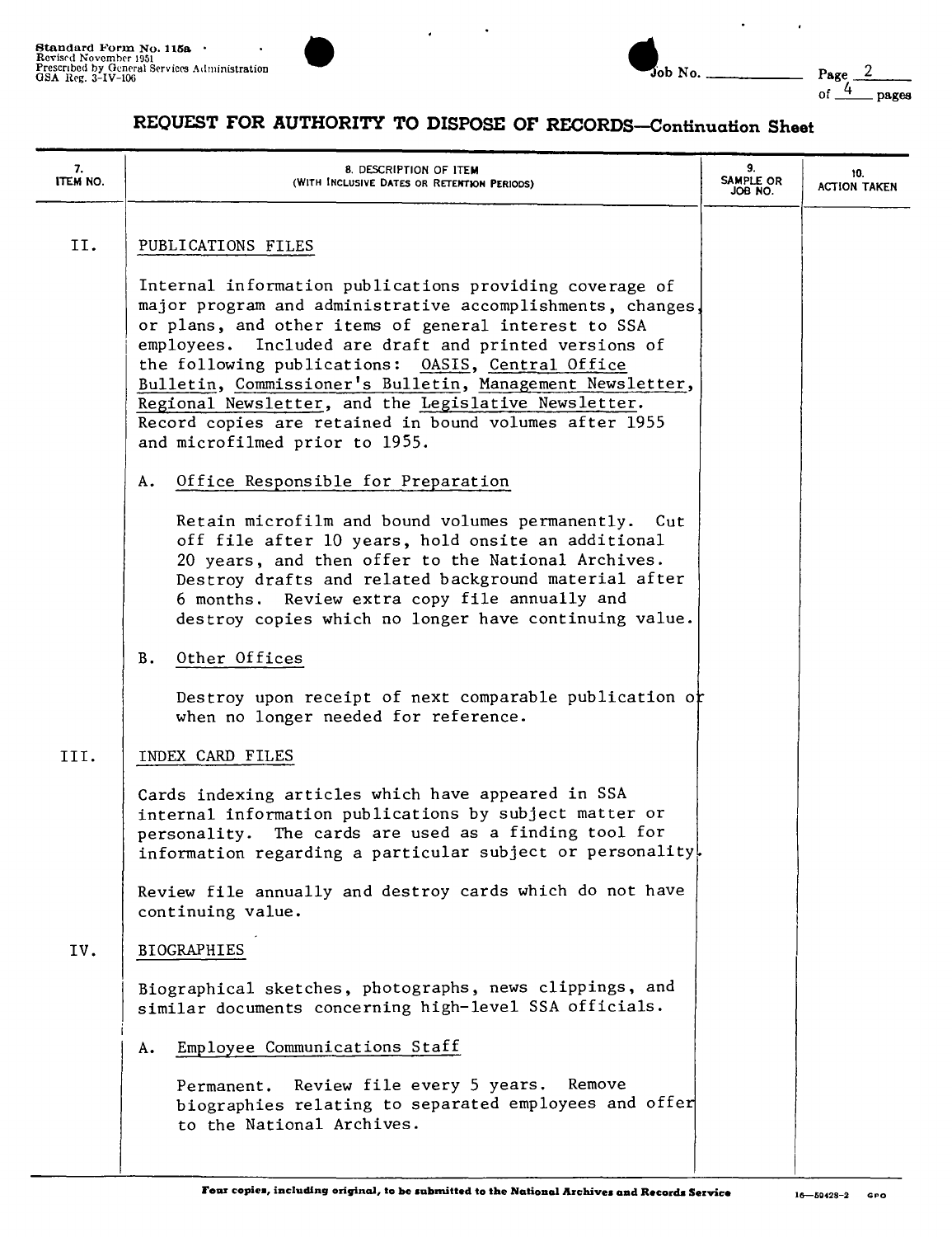$\mathbf 1$ 



| Tob No. |  |
|---------|--|

 $\ddot{\phantom{0}}$ 

 $\ddot{\phantom{a}}$ 

### **REQUEST FOR AUTHORITY TO DISPOSE OF RECORD8-Connnuation Sheet**

| 7.<br>ITEM NO. | 8. DESCRIPTION OF ITEM<br>(WITH INCLUSIVE DATES OR RETENTION PERIODS)                                                                                                                                                                                                                                                                                                   | 9.<br>SAMPLE OR<br>JOB NO. | 10.<br><b>ACTION TAKEN</b> |
|----------------|-------------------------------------------------------------------------------------------------------------------------------------------------------------------------------------------------------------------------------------------------------------------------------------------------------------------------------------------------------------------------|----------------------------|----------------------------|
|                | Other Offices<br>Β.<br>Destroy upon separation of the official or when<br>purpose has been served, as appropriate.                                                                                                                                                                                                                                                      |                            |                            |
| ${\tt V}$ .    | PHOTOGRAPH FILES                                                                                                                                                                                                                                                                                                                                                        |                            |                            |
|                | Photographs which have appeared in SSA internal information<br>publications. The photographs deal with a wide variety<br>of subjects including SSA buildings and personalities.                                                                                                                                                                                         |                            |                            |
|                | Review files every 2 years and remove all duplicate and<br>obsolete photographs and those which are no longer needed<br>in current operations. Offer these photographs to the<br>SSA Historian for screening. Photographs having<br>historical value will be offered to the National Archives<br>as a permanent record. The remaining photographs will<br>be destroyed. |                            |                            |
| VI.            | REPRINT PERMISSION FILES                                                                                                                                                                                                                                                                                                                                                |                            |                            |
|                | Documents granting or denying permission for SSA to<br>reprint copyrighted material. The documents are retained<br>in the event that a claim is made against the Government<br>for infringement of copyright. The period of limitations<br>for filing such a claim is 3 years from the date of<br>publication by the Government (28 U.S.C. §1498[b]).                   |                            |                            |
|                | Destroy 4 years after the date of publication by SSA or<br>after 1 year if the material is not published.                                                                                                                                                                                                                                                               |                            |                            |
| VII.           | PROJECT FILES                                                                                                                                                                                                                                                                                                                                                           |                            |                            |
|                | Records created in carrying out various special projects<br>assigned to the Employee Communications Staff by SSA or<br>Included are documents accumulated in<br>DHEW officials.<br>writing and editing administrative reports and presenta-<br>tions, speeches, and announcements, such as drafts,<br>correspondence, and related material.                             |                            |                            |
|                | Destroy 2 years after completion of the project.                                                                                                                                                                                                                                                                                                                        |                            |                            |
|                |                                                                                                                                                                                                                                                                                                                                                                         |                            |                            |